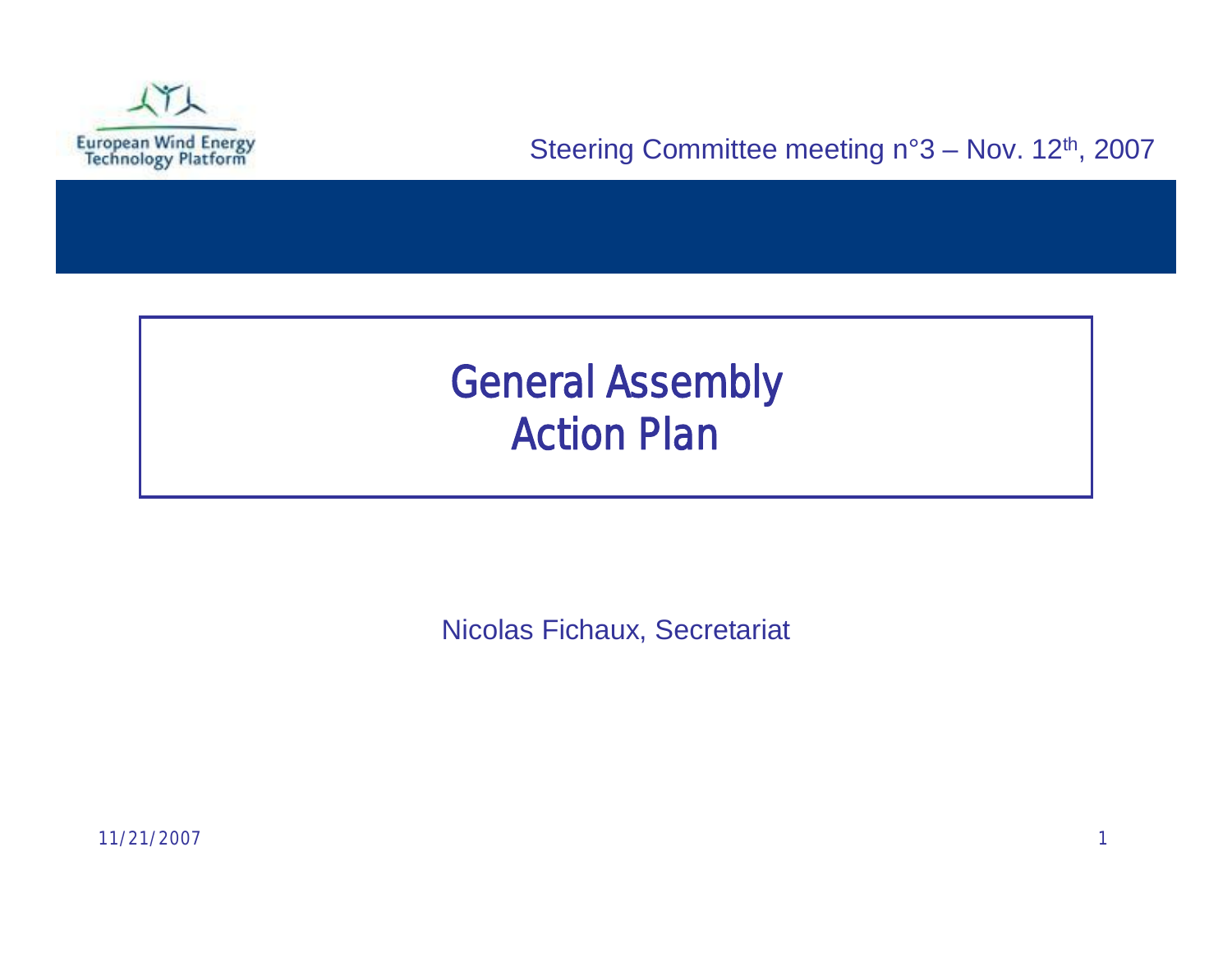

## Objective: Reach a critical mass

- q 140 confirmed participants
- q 20 hours in a conference centre
- q 24 speeches in plenary session (5 hours)
- q 7:30 hours parallel meetings roughly equivalent to 7.6 men/month
- q 18-20 tables for lunch with 2 different configurations
- q Steering Committee + Secretariat representatives represents 17% of attendants IT IS A CRITICAL MASS MAKING THE EVENT A SUCCESS OR A FAILURE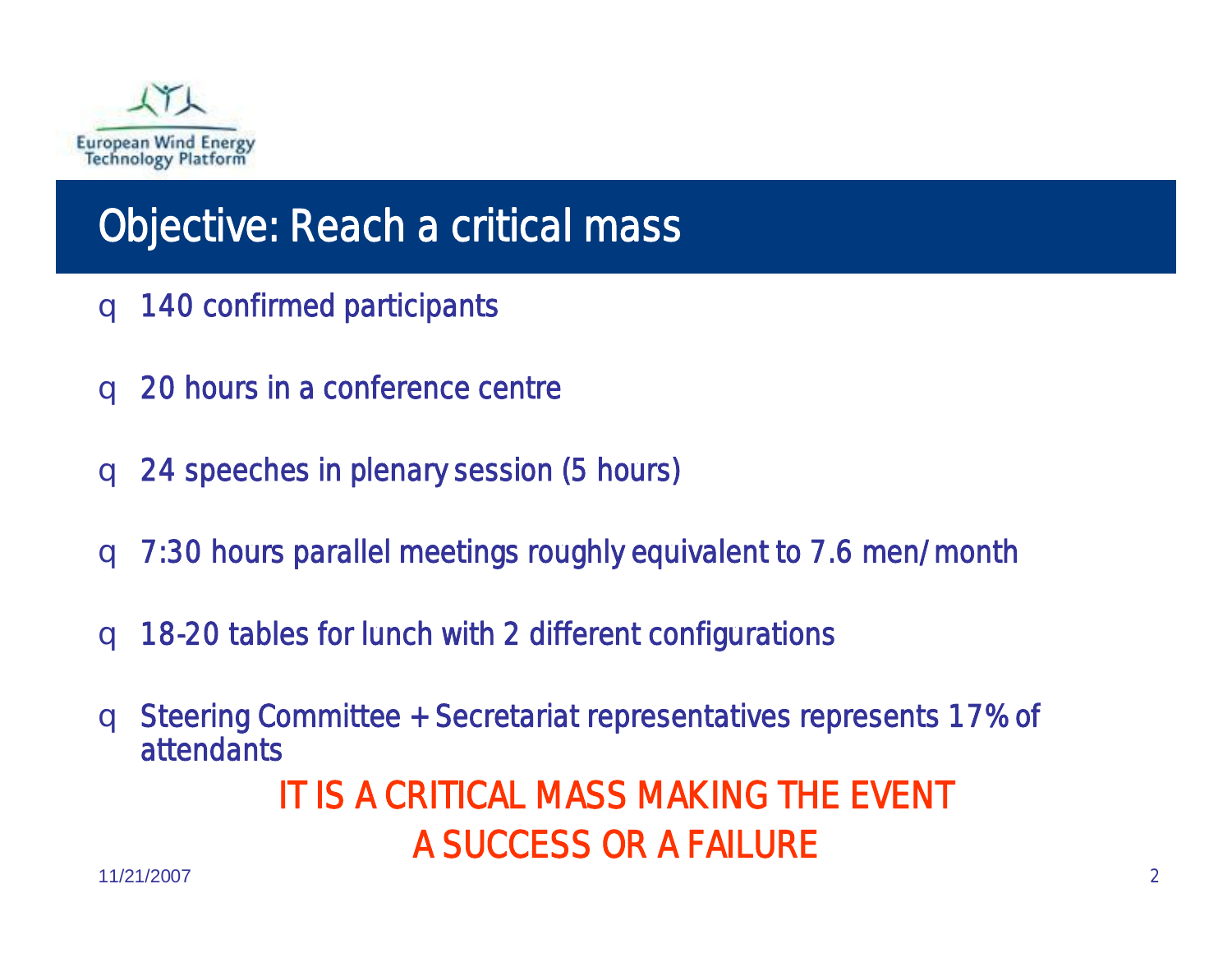

# Meeting background

q Build first version of SRA / MDS documents

### q Instruments:

- § A draft with empty parts
- § A list of questions to be addressed
- § A template for taking the minutes for each question
- § Secretariat send an expert per Group to take minutes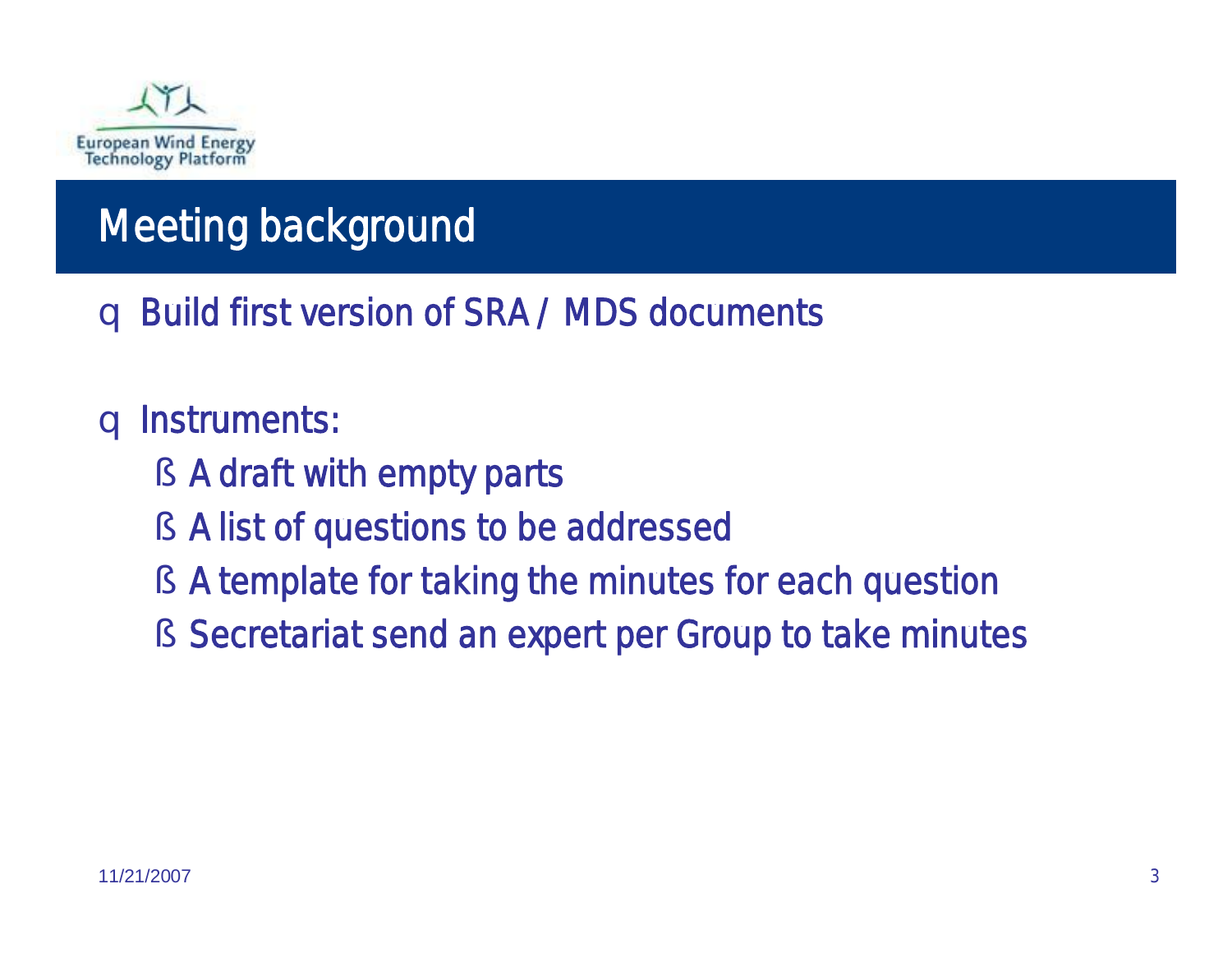

# Speakers (1)

q 4 main phases with 2 parts each:

- § Plenary: set the same level of knowledge
- § Group meetings (D1 PM, D2 AM)
- § Plenary: provide the conclusions

q Phase 1 *(Plenary 9:00 –12:30)*

- § Part 1 *(9:00 –10:30)*: all speakers on stage
- § Part 2 *(11:00-12:10):* Mr Kruse on stage, chairmen come one by one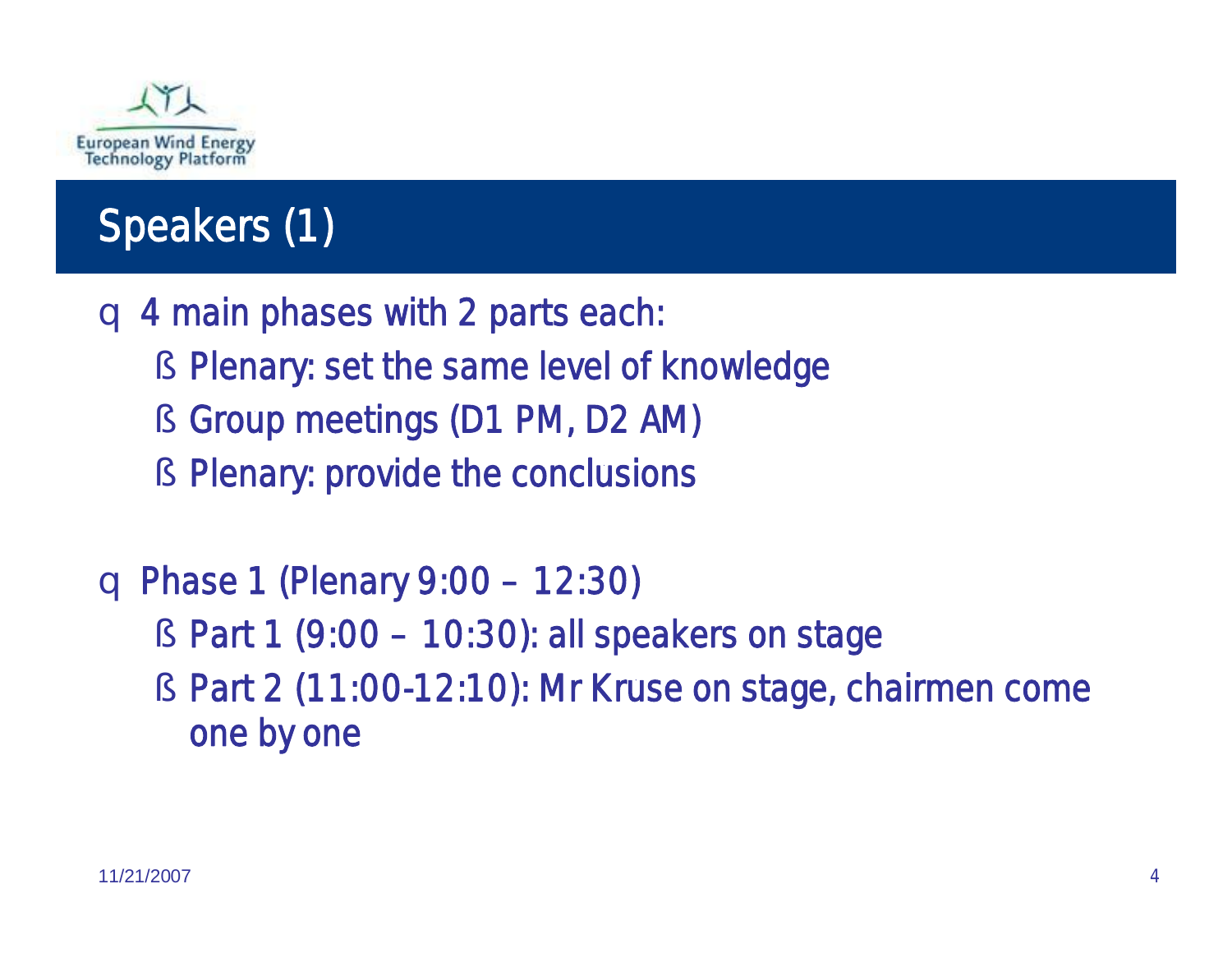

# Speakers (2)

- q Phase 2 *(Groups split in 7 rooms 13:30 –18:00)* § Part 1 *(13:30 –15:00)*: round table and elections (2/3)
	- § Part 2 *(15:30-18:00):* work on the issues to be addressed
- q Phase 3 *(Groups split in 7 rooms 8:30 –12:00)* § Part 1 *(8:30 –10:30)*: same as Phase 2 –part 2 § Part 2 *(11:00-12:00):* MINUTES / CONCLUSIONS / SLIDES
- q Phase 4 *(Plenary session 13:00 –16:50)* § Part 1 *(13:00 –15:15)*: A. Santamaria on stage call chairs § Part 2 *(15:35-16:50):* 5 speakers on stage for conclusions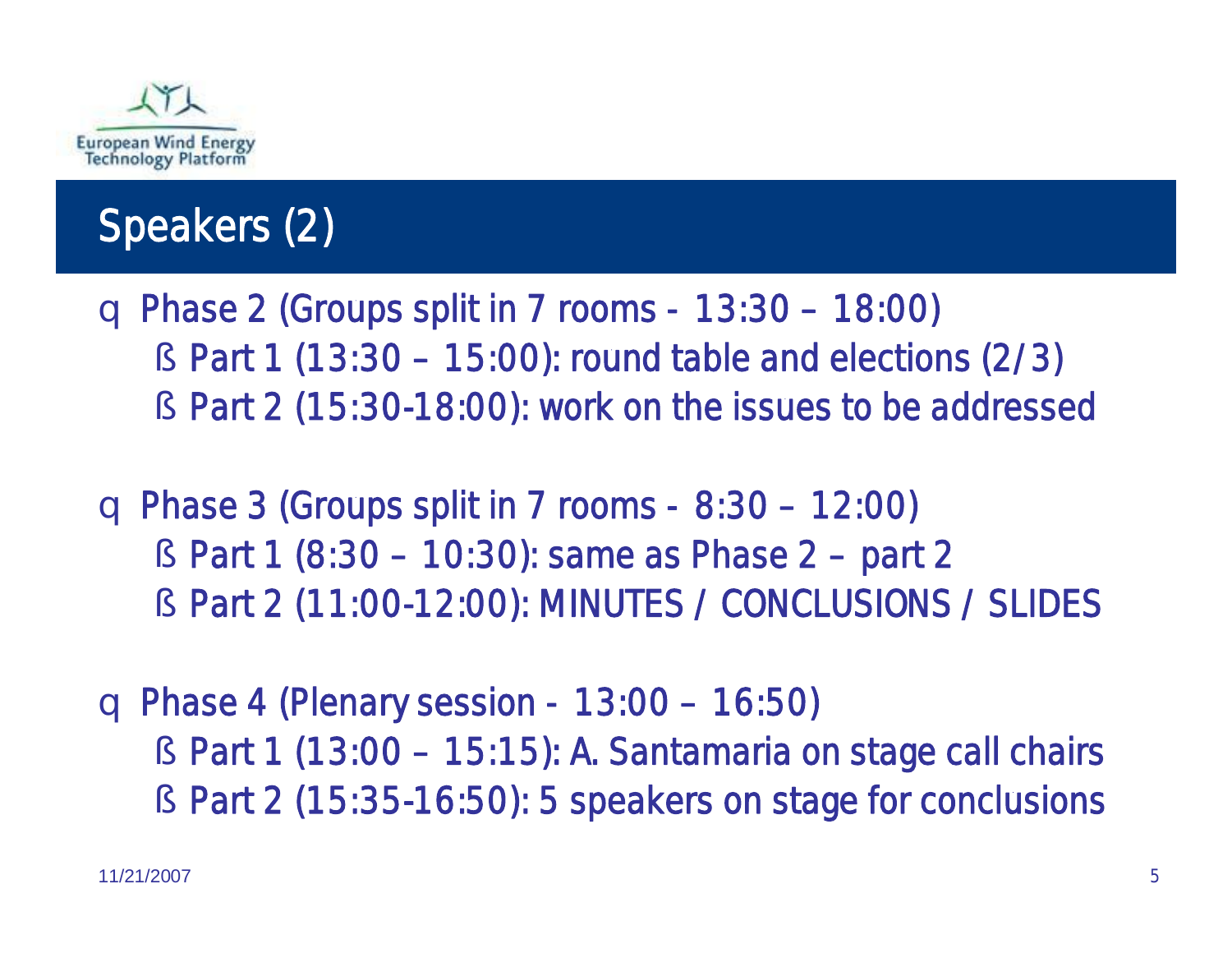

### Issues to be addressed

#### Priority 1: Elements to build the SRA & MDS documents

For your Group thematic: objectives for 2030

For reaching these objectives, key areas for progress

For each key area, state of the art and current insufficiencies

For each key area, needed Research actions

For each Research action, classify it in long/medium/short term issues

For each Research action, foreseen budget, needed infrastructures (e.g. test facilities), education and training issues

Strategy for funding these Research actions (input for the Finance Group)

For each key area, what is the impact on the technical development

For each key area, what is the potential economic impact

Which input do you expect from the other Working Groups?

What input can you deliver to other Working Groups?

#### **Priority 2: Current Research Networks**

Current Research networks at EU or International level

Current Research networks at National level

11/21/2007 6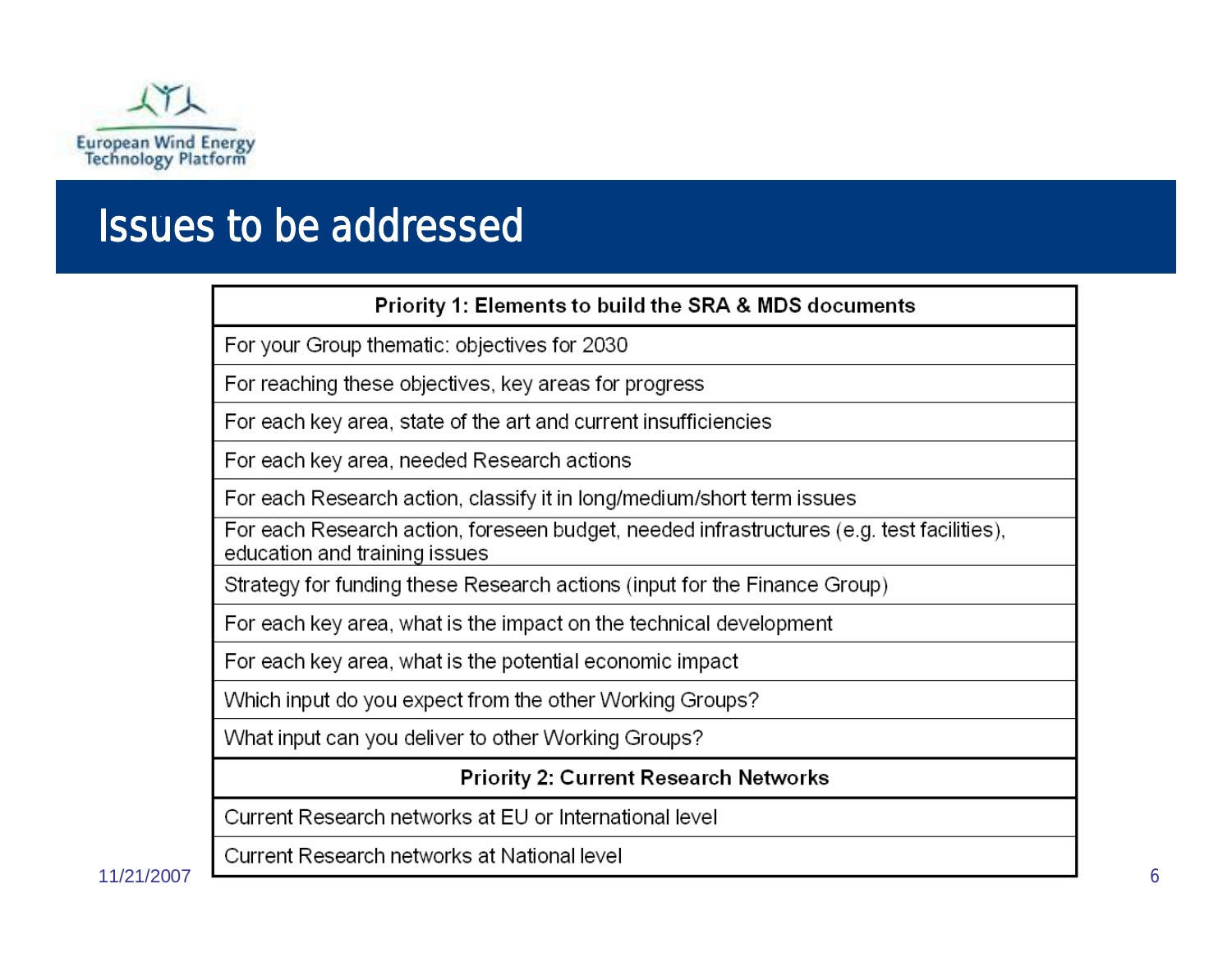

## Lunch

q DAY1: Chairmen with their Group

q DAY2: ExCo & Chairs prepare conclusions

| Day   | <b>Tables composition</b>                           |
|-------|-----------------------------------------------------|
|       | Steering Committee including ExCo, without Chairmen |
|       | WG1 with chairman                                   |
|       | WG2 with chairman                                   |
|       | WG3 with chairman                                   |
| Day 1 | WG4 with chairman                                   |
|       | WG5 with chairman                                   |
|       | WG6 with chairman                                   |
|       | Finance Group with chairman                         |
|       | Observers                                           |
|       | Secretariat                                         |
|       | Steering Committee without ExCo, without Chairmen   |
|       | ExCO members and Chairmen                           |
|       | WG1 without chairman                                |
|       | WG2 without chairman                                |
|       | WG3 without chairman                                |
| Day 2 | WG4 without chairman                                |
|       | WG5 without chairman                                |
|       | WG6 without chairman                                |
|       | Finance Group without chairman                      |
|       | Observers (if any)                                  |
|       | Secretariat                                         |